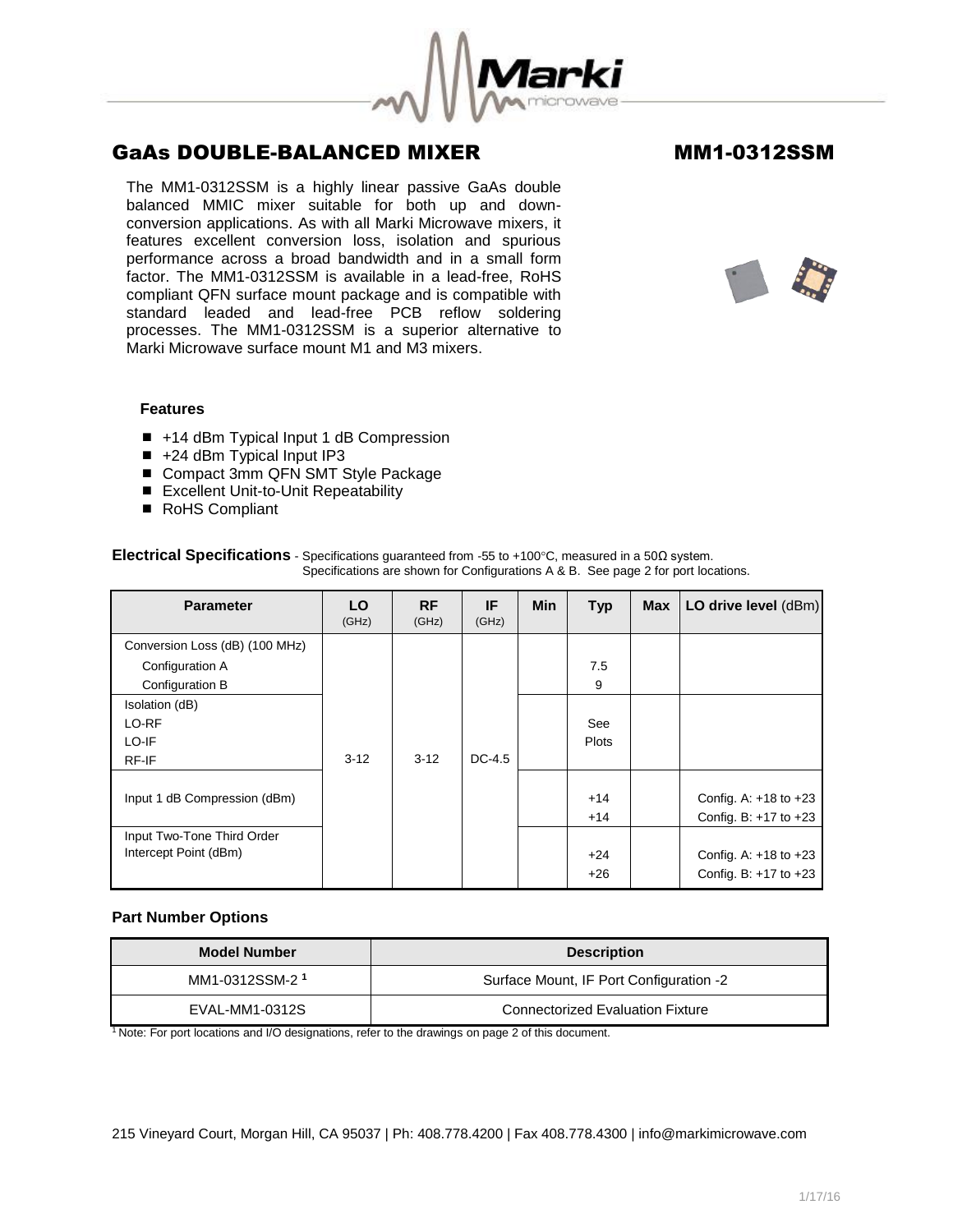

*Page 2*

**LO/RF 3 to 12 GHz IF DC to 4.5 GHz**



**Configuration A** 

**Configuration B** 

1. Configuration A/B refer to the same part number (MM1-0312SSM) used in one of two different ways for optimal spurious performance. For the lowest conversion loss, use the mixer in Configuration A (pin 2 as the LO input, pin 8 as the RF input or output). If you need to use a lower LO drive, use the mixer in Configuration B (pin 2 as the RF input or output, pin 8 as the LO input). For optimal spurious suppression, experimentation or simulation is required to choose between Configuration A and B. For more information, [see here.](http://www.markimicrowave.com/rf-microwave-qa/q/what-is-the-difference-between-configuration-a-and-configuration-b-on-mixers)



### Outline Drawing – 3mm QFN package

Substrate material is Ceramic.

I/O Leads and Ground Paddle are 1.4+0.6 microns (55+24 micro-inches) Au over 1.3 microns (51 micro-inches) Ni. All unconnected pads should be connected to PCB RF ground.



QFN-Package Surface-Mount Landing Pattern [Click here for a DXF of the above layout.](http://www.markimicrowave.com/menus/appnotes/qfn12l.zip) [Click here for leaded solder reflow.](http://www.markimicrowave.com/Assets/appnotes/reflow.pdf) [Click here for lead-free solder reflow.](http://www.markimicrowave.com/Assets/appnotes/reflow-lf.pdf)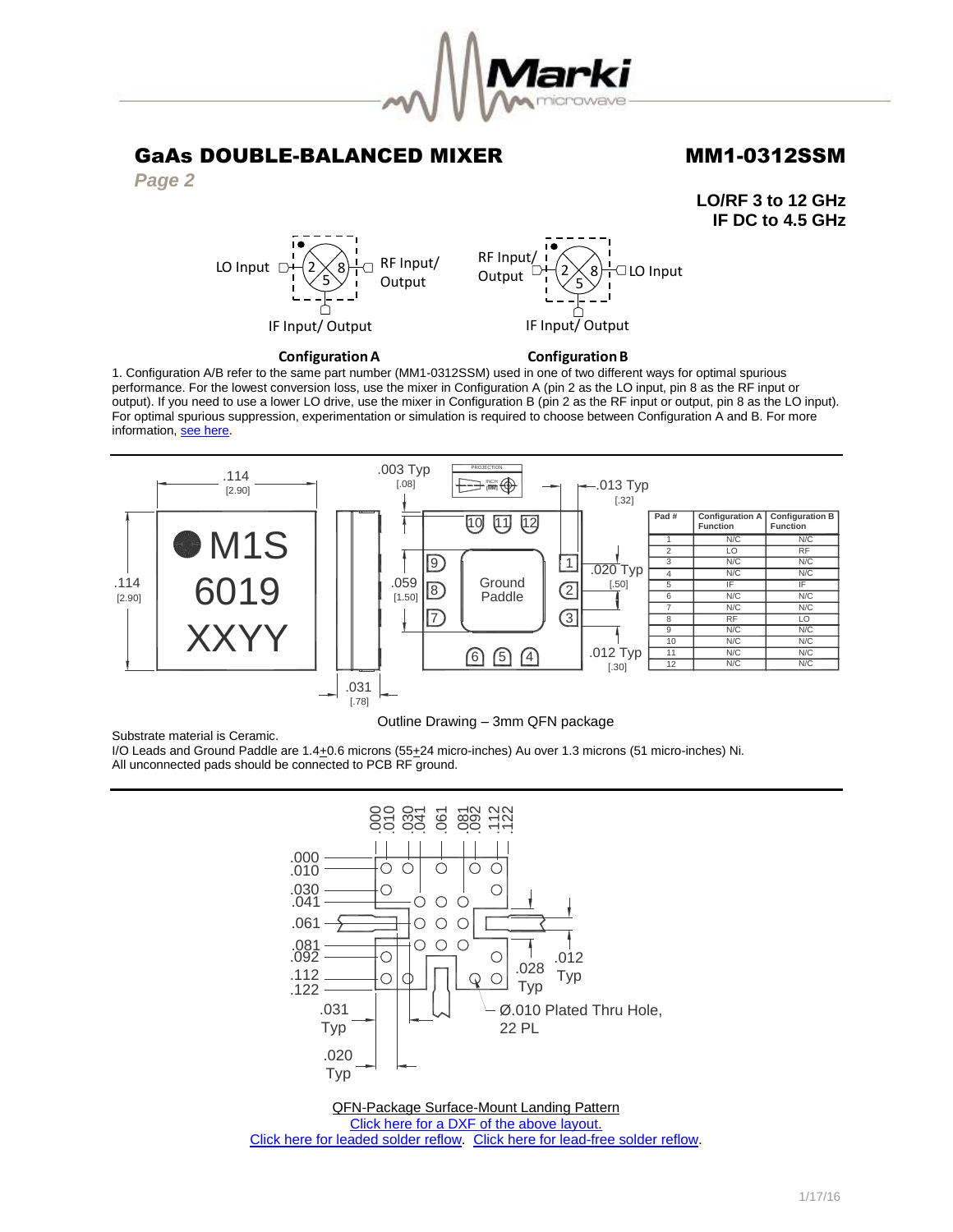

Typical Performance

## GaAs DOUBLE-BALANCED MIXER MM1-0312SSM

*Page 3*

**LO/RF 3 to 12 GHz IF DC to 4.5 GHz**











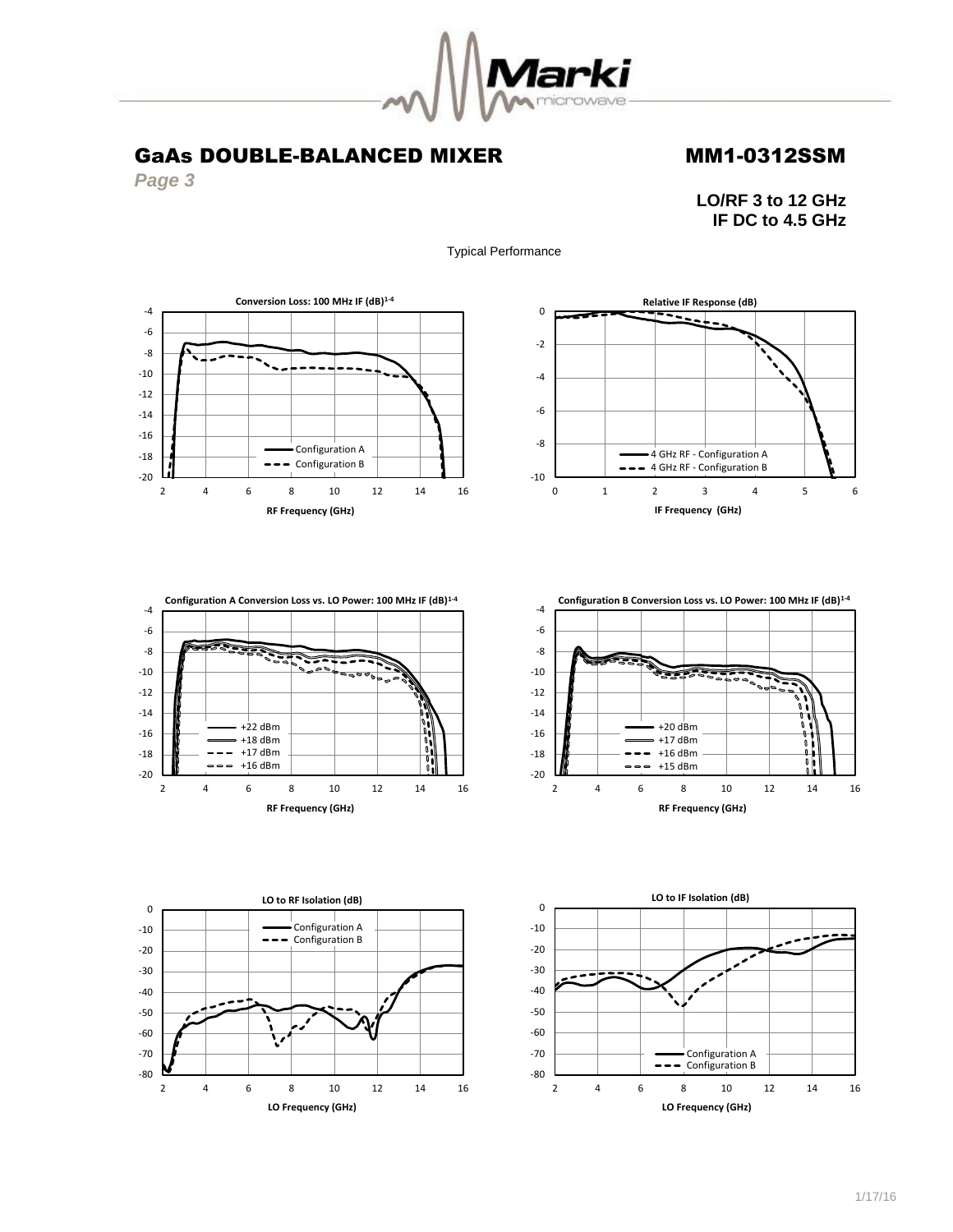

Typical Performance

# GaAs DOUBLE-BALANCED MIXER MM1-0312SSM

*Page 4*

**LO/RF 3 to 12 GHz IF DC to 4.5 GHz**











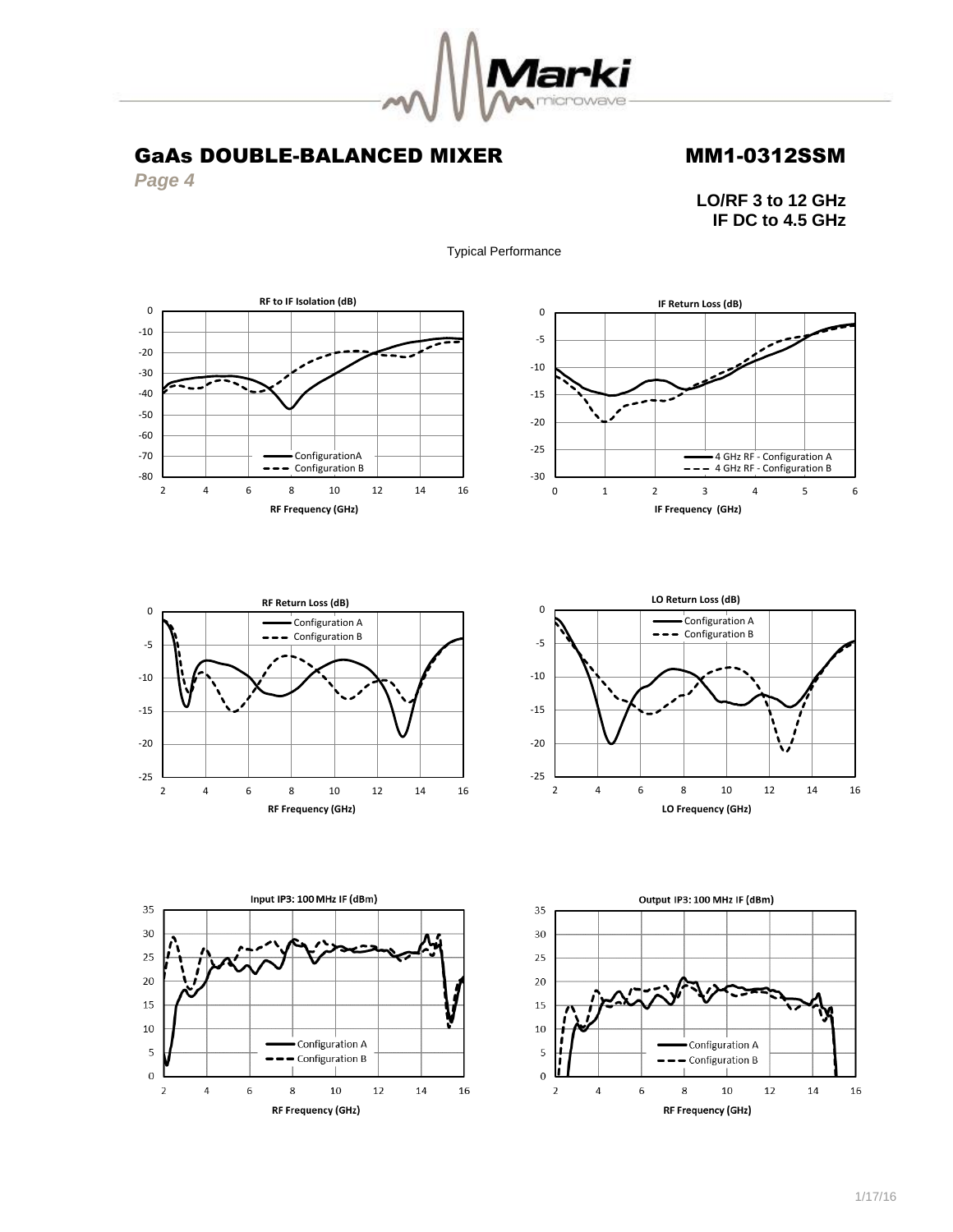

*Page 5*

-100 -90 -80 -70 -60

> 3 4 5 6 7 8 9 10 11 12 **RF Input Frequency (GHz)**

**LO/RF 3 to 12 GHz IF DC to 4.5 GHz**



-100 -90 -80 -70 -60

Typical Performance

1/17/16

3 4 5 6 7 8 9 10 11 12 **RF Output Frequency (GHz)**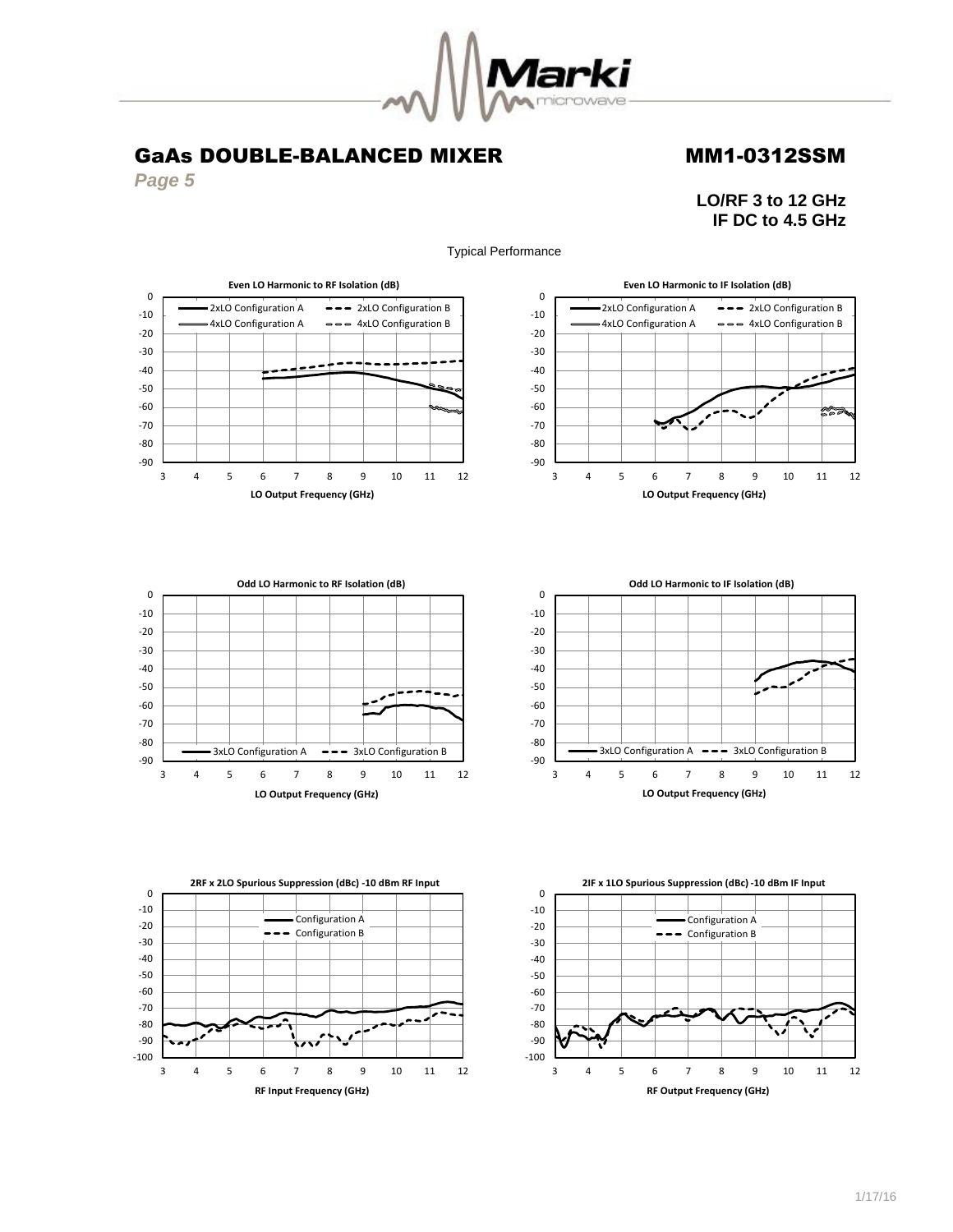

*Page 6*

**LO/RF 3 to 12 GHz IF DC to 4.5 GHz**

## **Downconversion Spurious Suppression**

Spurious data is taken by selecting RF and LO frequencies  $(\pm mLO + nRF)$  within the RF/LO bands, to create a spurious output within the IF band. The mixer is swept across the full spurious band and the mean is calculated. The numbers shown in the table below are for a -10 dBm RF input. Spurious suppression is scaled for different RF power levels by (n-1), where "n" is the RF spur order. For example, the 2RFx2LO spur is 74 dBc for the A configuration for a -10 dBm input, so a -20 dBm RF input creates a spur that is (2-1) x (-10 dB) dB lower, or 84 dBc.

## **Typical Downconversion Spurious Suppression (dBc): A Configuration (B Configuration) <sup>4</sup>**

| $-10$ dBm<br><b>RF</b> Input | 0xLO      | 1xLO      | 2xLO      | 3xLO      | 4xLO      | 5xLO      |
|------------------------------|-----------|-----------|-----------|-----------|-----------|-----------|
| 1xRF                         | 30(21)    | Reference | 33(52)    | 17(15)    | 37(49)    | 16(17)    |
| 2xRF                         | 67 (69)   | 67(61)    | 74 (83)   | 97 (97)   | 83 (90)   | 78 (72)   |
| 3xRF                         | 112 (112) | 72 (77)   | 97 (108)  | 84 (88)   | 92 (109)  | 75 (81)   |
| 4xRF                         | 127 (134) | 127 (122) | 130 (133) | 128 (125) | 136 (137) | 129 (125) |
| 5xRF                         | 164 (169) | 146 (151) | 148 (156) | 138 (147) | 148 (155) | 139 (148) |

## **Upconversion Spurious Suppression**

Spurious data is taken by mixing an input within the IF band, with LO frequencies (+mLO+nIF), to create a spurious output within the RF output band. The mixer is swept across the full spurious output band and the mean is calculated. The numbers shown in the table below are for a -10 dBm IF input. Spurious suppression is scaled for different IF input power levels by (n-1), where "n" is the IF spur order. For example, the 2IFx1LO spur is typically 76 dBc for the A configuration for a -10 dBm input, so a -20 dBm IF input creates a spur that is (2-1) x (-10 dB) dB lower, or 86 dBc.

| $-10$ dBm<br><b>IF Input</b> | 0xLO      | 1xLO      | 2xLO      | 3xLO      | 4xLO      | 5xLO      |
|------------------------------|-----------|-----------|-----------|-----------|-----------|-----------|
| 1xIF                         | 27(28)    | Reference | 39 (44)   | 14 (13)   | 39(47)    | 21(22)    |
| 2xIF                         | 66 (62)   | 76 (77)   | 62 (60)   | 76 (81)   | 74 (68)   | 83 (88)   |
| 3xIF                         | 111 (112) | 80 (83)   | 94 (105)  | 79 (79)   | 92 (105)  | 81 (82)   |
| 4xIF                         | 126 (114) | 133 (132) | 118 (117) | 140 (137) | 131 (117) | 130 (138) |
| 5xIF                         | 139 (152) | 135 (138) | 143 (152) | 142 (149) | 152 (156) | 133 (137) |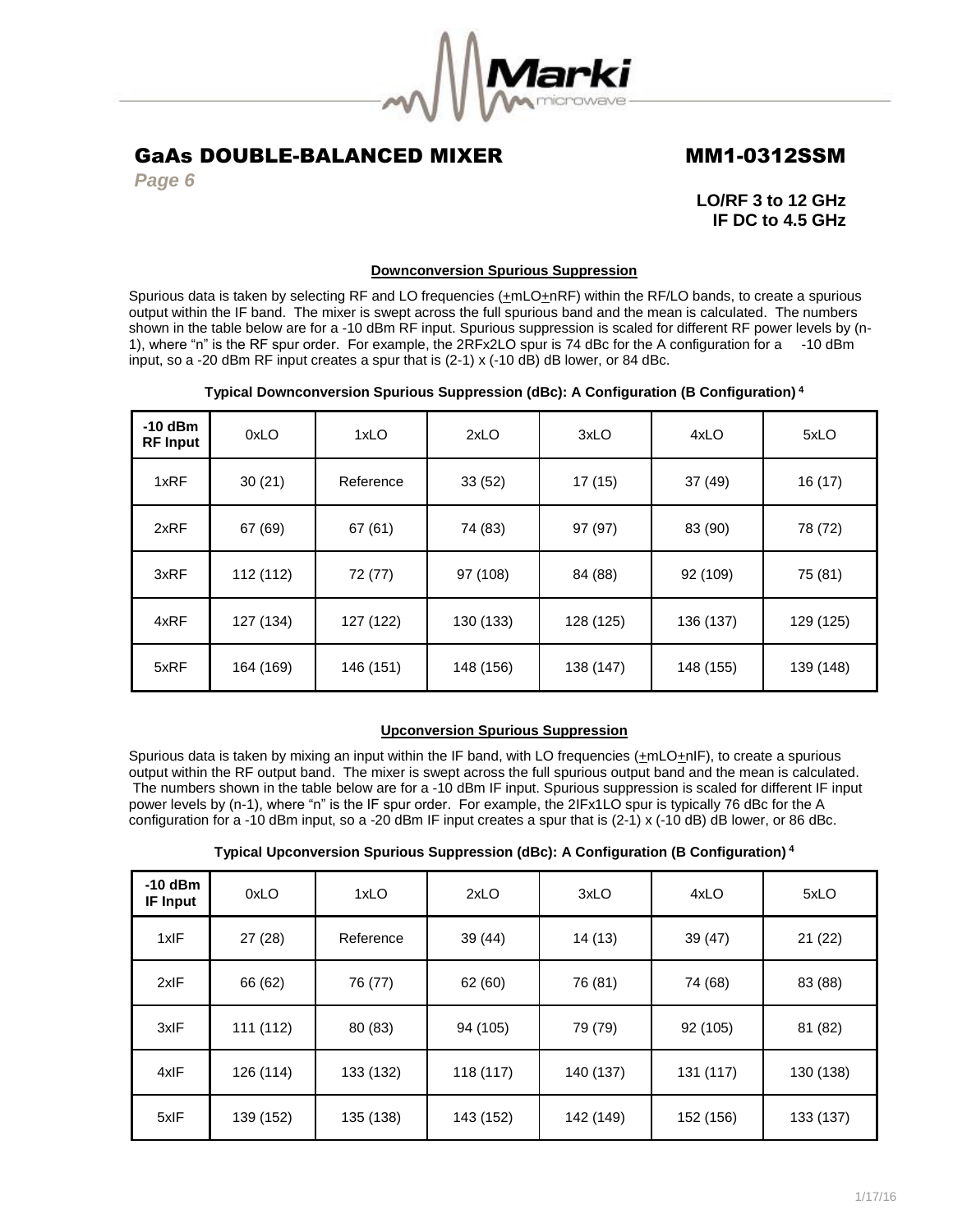

*Page 7*

**LO/RF 3 to 12 GHz IF DC to 4.5 GHz**



### **Operation**

**IF Port –** Used as input on an upconversion, output on downconversion, or LO port in a band shifting application. Signals should be connected by 50 ohm microstrip or coplanar traces to well matched broadband 50 ohm sources and loads. Blocking capacitor is recommended if DC voltage is present on the line.

**RF Port** – Used as input on a downconversion, output on upconversion, or output in a band shifting application. Signals should be connected by 50 ohm microstrip or coplanar traces to well matched broadband 50 ohm sources and loads.

**Filtering and Matching**- Filtering is generally desired for spurious and image removal on the output port of the mixer. Reflective filters can cause out of band signals to reflect back into the mixer and cause conversion loss ripple, erroneous spurs, and other undesired behaviors. To eliminate these problems it is recommend that the filters be placed as close to the output port as possible. If undesired behavior is still observed, a diplexer with one port terminated or a 1-3 dB attenuator may reduce this problem.

**RF Ground** – The ground paddle of the QFN should be connected to a low noise RF ground with very low electrical resistance for high frequency operation.

**LO Port** – The noise floor of the LO input signal should be less than the value of the noise floor plus isolation of the mixer, or a filter is recommended to prevent reduction in dynamic range. An LO amplifier is required if the LO power is below the recommended drive level. It is important to use an amplifier with a broadband 50 ohm match such that it does not reflect spurious signals back into the mixer or other system circuitry.

| <b>Recommended LO Amplifier</b>                    |   |                 |  |  |  |
|----------------------------------------------------|---|-----------------|--|--|--|
| <b>Amplifier</b><br><b>Diode Option</b><br>Package |   |                 |  |  |  |
| <b>SM</b>                                          | ີ | ADM-0126-5835SM |  |  |  |